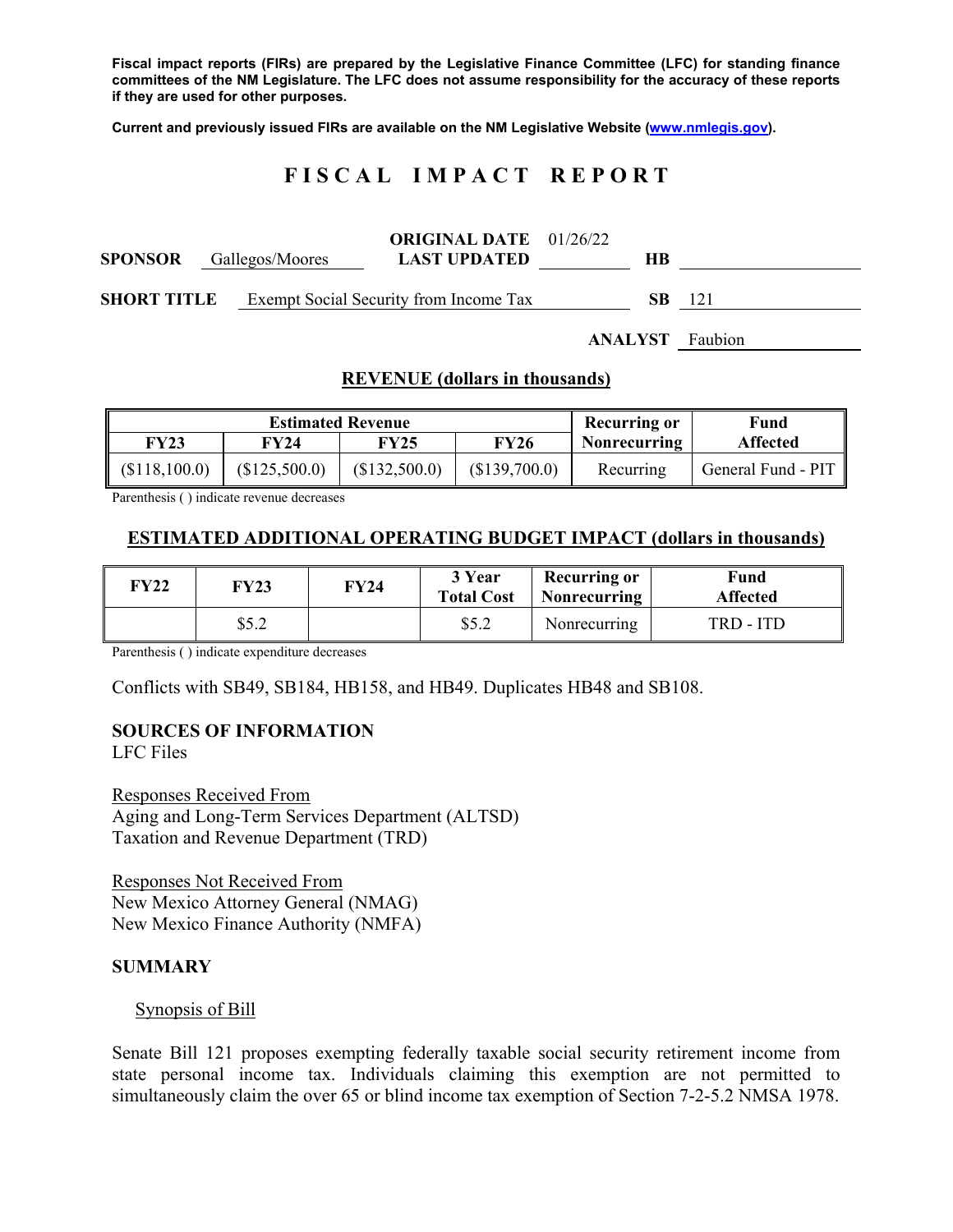The effective date of this bill is not stated, and assumed to be 90 days after the end of the session. The provisions of the act are applicable to taxable years beginning January 1, 2022. There is no delayed repeal date but LFC recommends adding one.

### **FISCAL IMPLICATIONS**

To estimate the impact of the proposed legislation of exempting Social Security income from income taxation, the Taxation and Revenue Department (TRD) utilized data from the Individual Master File/Individual Return Transaction File (IMF/IRTF) extracts received from the Internal Revenue Service (IRS) for tax years 2018 and 2019.

To scale the impact of this exemption to tax year 2022 and into the forecast horizon of this bill analysis, TRD utilized a combination of a) the growth in Social Security outlays forecasted by the Congressional Budget Office  $(CBO)^1$ , b) the growth rate of the population 65 years and older in New Mexico relative to the United States<sup>2</sup>, and c) the cost-of-living-adjustment (COLA) to Social Security and Supplemental Security Income (SSI) benefits for calendar year 2022<sup>3,4</sup>.

The estimate is based on the taxpayer population in IRS data who filed a New Mexico personal income tax (PIT) return. This population was further filtered to only include those with taxable social security benefits that were either R-filers or B-filers<sup>5</sup> and who were either residents, firstyear residents or part-time residents in New Mexico. Non-resident B-filers do not allocate any of their pension/annuity/social security benefit income to New Mexico and hence were excluded. It was further assumed that taxpayers would select either this new exemption or the exemption pursuant to Section 7-2-5.2 NMSA 1978, depending on which decreased their tax liability the most. The fiscal impact also accounts for the higher top personal income tax (PIT) rate that is effective beginning tax year 2021.

In general, estimating the cost of tax expenditures is difficult. Confidentiality requirements surrounding certain taxpayer information create uncertainty, and analysts must frequently interpret third-party data sources. In this case, the amount of taxable social security is not reported directly to TRD. If this bill passes and is implemented, the annual cost cannot be determined exactly, because the federally taxable social security amount will be reported to TRD as an exemption and not a credit. TRD will have to recalculate all returns claiming this exemption.

This bill creates a tax expenditure with a cost that is somewhat difficult to determine because the data on which the model is based are indirect. LFC has concerns about the risk to state revenues from tax expenditures and the increase in revenue volatility from erosion of the revenue base. This bill may be counter to the LFC tax policy principle of adequacy, efficiency, and equity. Due

 $\overline{a}$ 

<sup>&</sup>lt;sup>1</sup> https://www.cbo.gov/publication/57342

<sup>&</sup>lt;sup>2</sup> Population Projections, United States, 2004 - 2030, by state, age and sex, on CDC WONDER Online Database, Sept. 2005.

<sup>3</sup> https://www.ssa.gov/cola/

<sup>&</sup>lt;sup>4</sup> 2022 COLA adjustment at 5.9% was significantly higher than the average in the last five years of 1.6%. An adjustment was, therefore made to CBO's projected outlays to account for this higher than expected adjustment as well as to account for the current high inflationary expectations in FY2022 and FY2023.

<sup>&</sup>lt;sup>5</sup>'R' filers file based on the rate tables. 'B' filers file a PIT-B for New Mexico allocation and apportionment of income.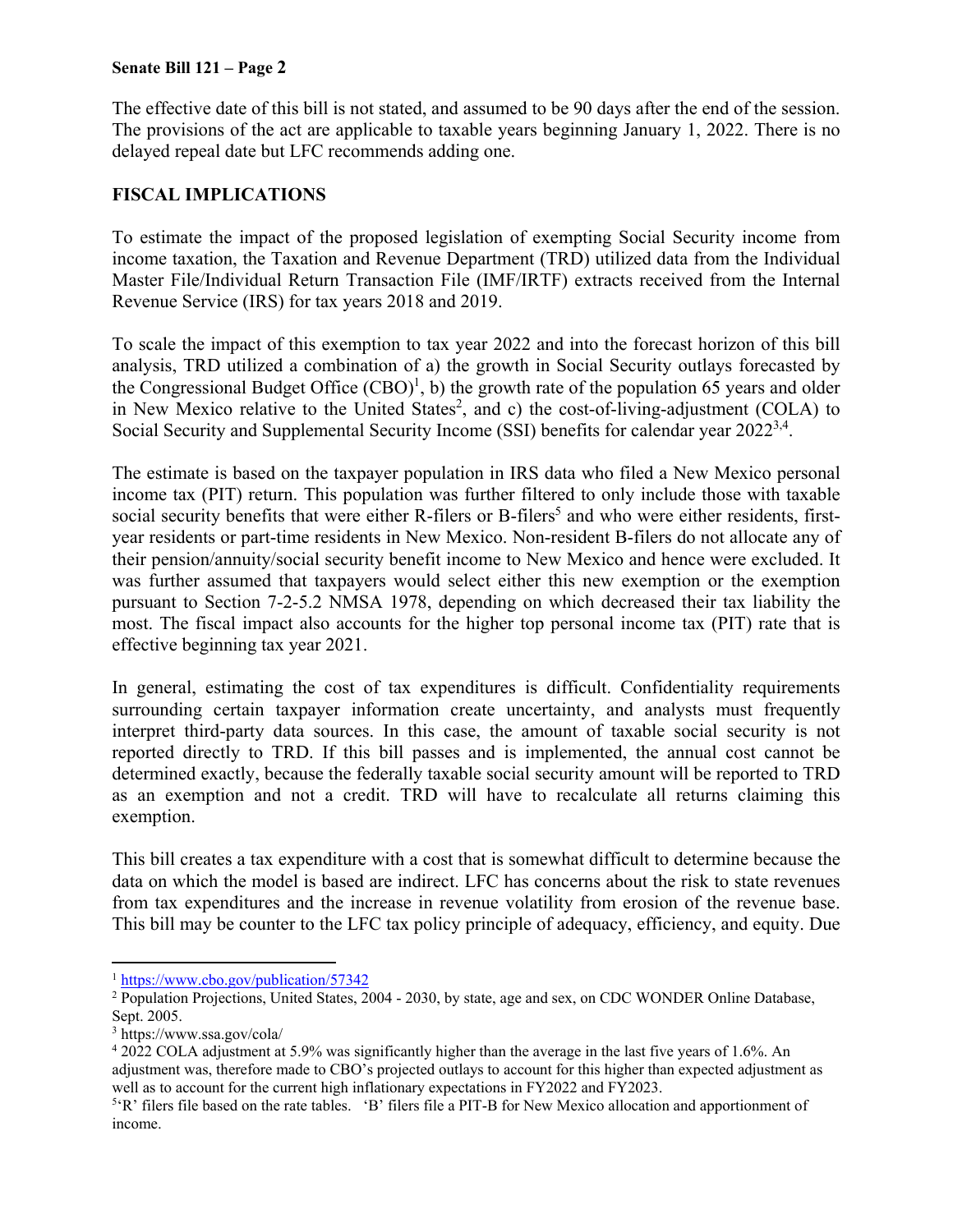to the increasing cost of tax expenditures, revenues may be insufficient to cover growing recurring appropriations.

### **SIGNIFICANT ISSUES**

States that tax social security benefits broadly fall into four categories: (1) states that fully exempt social security benefits from their state income tax; (2) states that tax social security benefits the same way in which the federal government taxes them; (3) states that base benefit exemptions on certain factors such as age or income; and (4) states that do not tax income at all. Twelve states tax social security benefits to some extent (see Attachment A). New Mexico is one of two states that follow the federal rules for including a portion of social security benefits as part of taxable income, and the state also provides a deduction for persons over age 65 to help offset the tax on social security benefits.

At the federal level, if the taxpayer's adjusted gross income (AGI) including half of social security benefits totals less than \$32 thousand for married couples filing jointly or \$25 thousand for single filers, none of the benefit amount is included in gross income. Accordingly, none of it is subject to federal income tax or state income tax. For AGI including half of social security benefits that exceeds \$44 thousand for married joint and \$34 thousand for single, then 50 percent to 85 percent of social security income is taxable.

The Aging and Long-Term Services Department (ALTSD) points out that seniors with adjusted gross income levels less than two to three times the poverty standard, do not pay taxes and will see no impact from this bill. Three times the poverty standard for 2022 is \$38,640 for one person, \$52,260 for two. However, seniors and adults with disabilities who receive social security and have additional income sources, putting them into a taxable income bracket, will be affected by this bill.

See the *Other Significant Issues* section of this FIR for additional discussion.

### **PERFORMANCE IMPLICATIONS**

LFC's tax policy of accountability is not met since TRD is not required in the bill to report annually to an interim legislative committee regarding the data compiled from the reports from taxpayers taking the exemption and other information to determine whether the exemption is meeting its purpose.

### **ADMINISTRATIVE IMPLICATIONS**

TRD will need to make information system changes and create new publications, forms, and regulations. These changes will be incorporated into annual tax year implementation and represents \$5,164 in workload costs.

### **TECHNICAL ISSUES**

This bill does not contain a delayed repeal date. LFC recommends adding a delayed repeal date.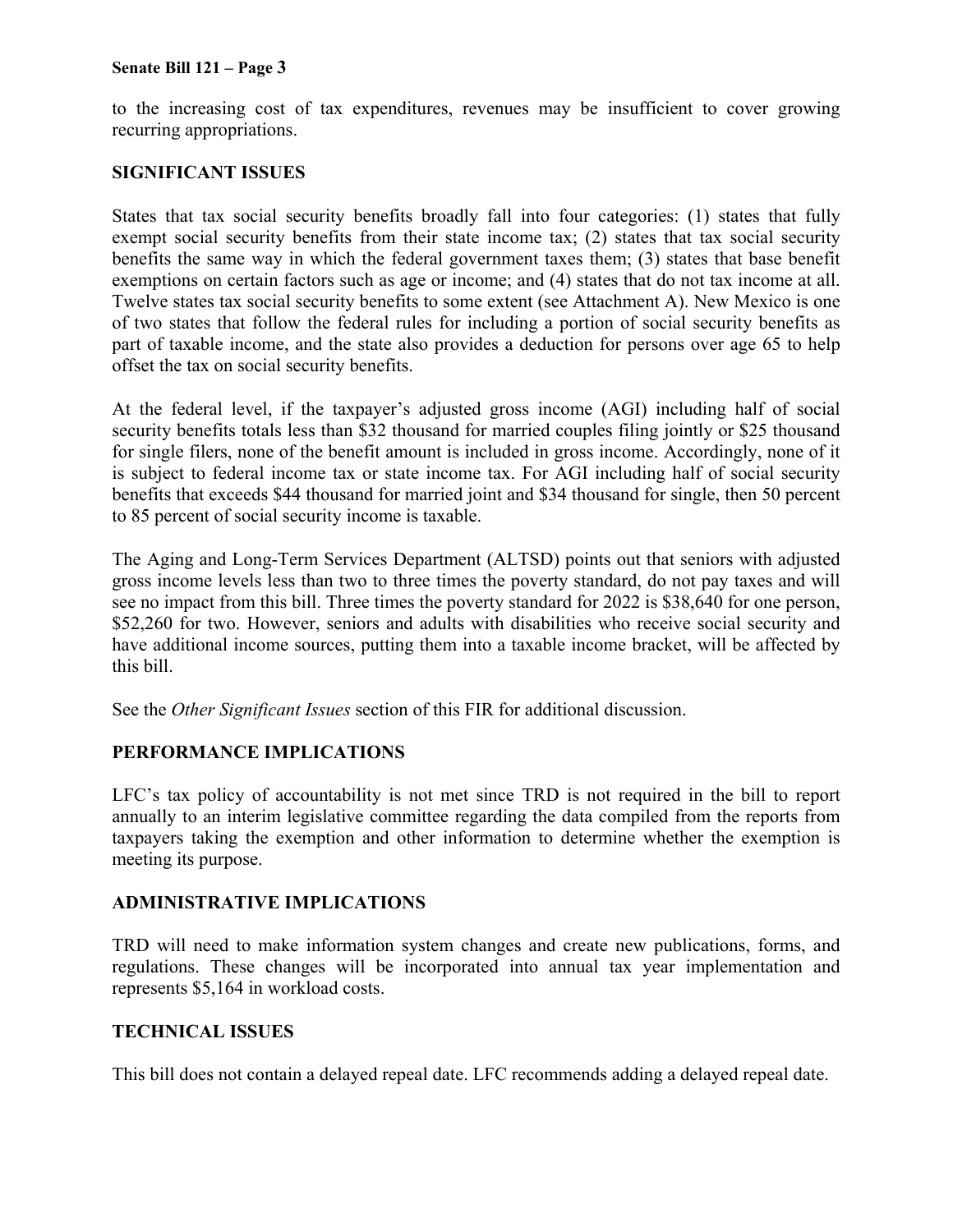### **OTHER SIGNIFICANT ISSUES**

New Mexico began taxing social security benefits in 1990. The action was contained in an omnibus bill enacted in response to the "Davis v. Michigan" and "Burns v. New Mexico" problems. At that time, state retiree's pensions were 100 percent exempt from personal income tax, but federal retirees only were allowed a \$3,000 deduction. The Supreme Court of the United States found that this differential treatment was in violation of federal law ensuring that state and federal workers must be treated equally and equitably. Per the Supreme Court opinion, retiree income was covered by the federal statute. In the relevant bill, New Mexico repealed both the federal and state differential deductions. In addition, other source-specific deductions were included in the fix. These included the total exemption for social security income.

An individual who is 65 years or older or who is blind may claim an exemption from PIT based on a sliding scale, not to exceed \$8,000. This exemption is modest and cost the state \$1.9 million in fiscal year 2021, with 105,436 claims, according to the most recent TRD Tax Expenditure Report. The current benefit amounts and bracket levels were established in 1987 and have not been adjusted since. Updating both the levels and the brackets by only 50 percent would cost the general fund approximately \$15 million and would target the benefits to lower-income elderly and blind individuals.

PIT represents a consistent source of revenue for many states. While this revenue source is susceptible to economic downturns, it is also positively responsive to economic expansions. New Mexico is one of 42 states along with the District of Columbia that impose a broad-based PIT. PIT is an important tax policy tool that has the potential to further both horizontal equity by ensuring the same statutes apply to all taxpayers and vertical equity by ensuring the tax burden is based on taxpayer's ability to pay.

New Mexico statutes for state personal income tax are linked to the federal tax code. This is also termed "conformity." As the federal tax code changes, such as under the 2017 Tax Cuts and Jobs Act (TCJA), states see impacts on their revenue collection from PIT, depending on their level of conformity. New Mexico's level of conformity is currently high, given that PIT starts with federal adjusted gross income (AGI), applies federal standard deductions, and uses Internal Revenue Service (IRS) definitions such as the definition for "dependents". With that conformity, New Mexico's treatment of social security benefits follows the federal application.

Since 1984, a portion of Social Security benefits have been subject to federal income taxes. The taxable portion is dependent on the level of the taxpayer's combined income, which includes 50 percent of the Social Security benefits, plus income from other sources, including interest on tax exempt bonds. Because the combined income thresholds for taxation of benefits have remained unchanged since they were introduced in 1984 and 1993, but wages have increased over the years, the proportion of beneficiaries paying tax on their benefits has risen over time.

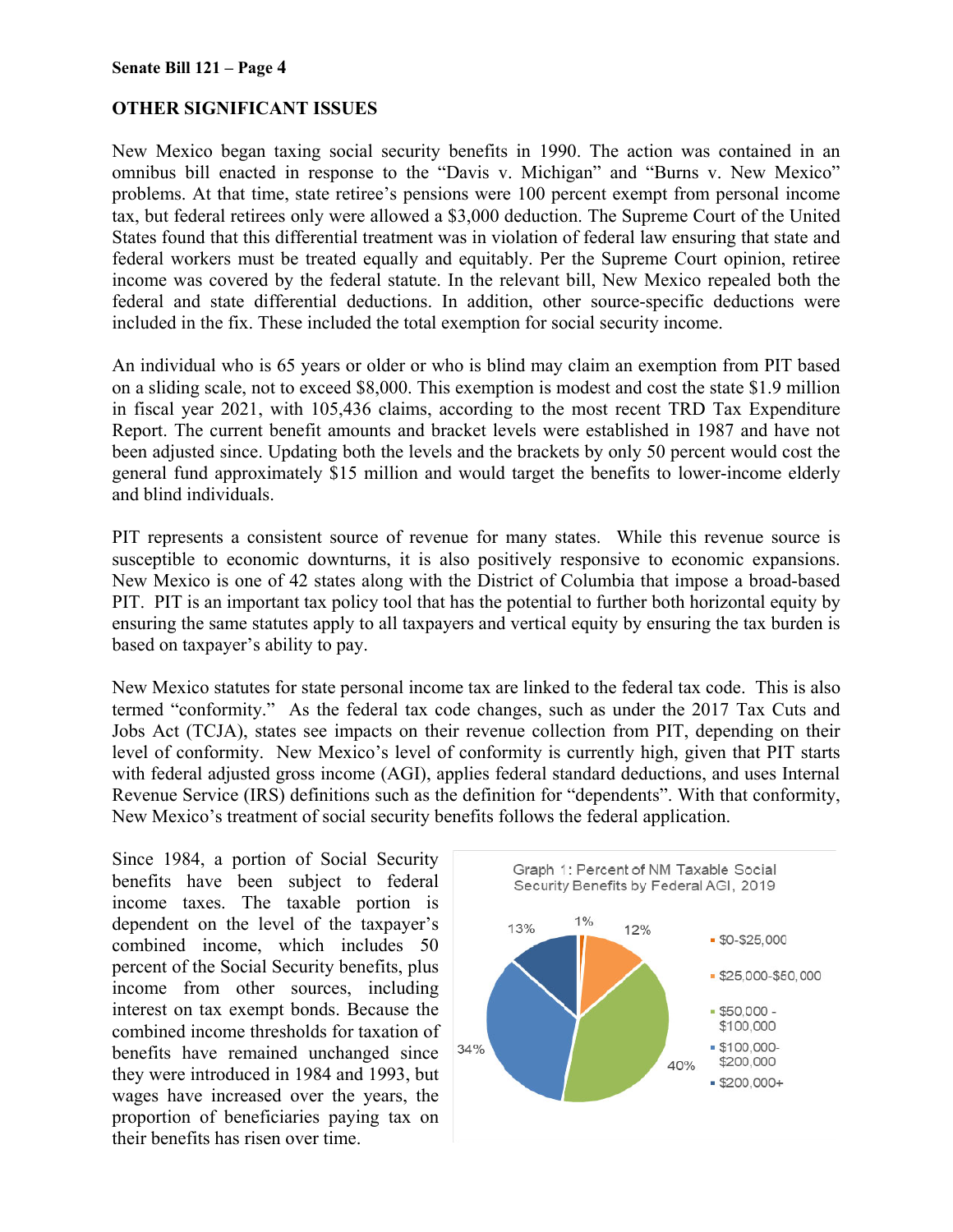New Mexico's taxable PIT base for social security benefits is reasonably stable, and a major portion of social security income is earned by relatively high-income individuals who do not depend solely on social security benefits for their income, and who have other sources of income as well. This is illustrated in Graph 1: 87 percent of taxable social security benefits are earned by individuals with AGI over \$50 thousand. In contrast, Graph 2 above illustrates that taxpayers with AGI over \$50 thousand represent only 63 percent of all taxpayers receiving social security benefits. While any taxpayer with social



security benefits may apply for this exemption, most of the financial benefit of this credit will be realized by higher earning individuals as indicated in Graph 1 above.

Twelve states, including New Mexico, tax some portion of social security benefit income. However, those 12 states tend to have a higher threshold at which PIT takes effect. This essentially means that low income individuals' income tax liability is generally lower in the benefits-taxing states, regardless of the source of their income. Graph 3 below compares the income level at which each state's initial income tax rate takes effect for a married couple. New Mexico, along with four other states that tax social security benefits, has the third highest income level (\$24,800) at which a couple's income may begin to be taxed. At the other end, while Pennsylvania does not tax social security benefits, its income tax is applicable to most non-zero income.

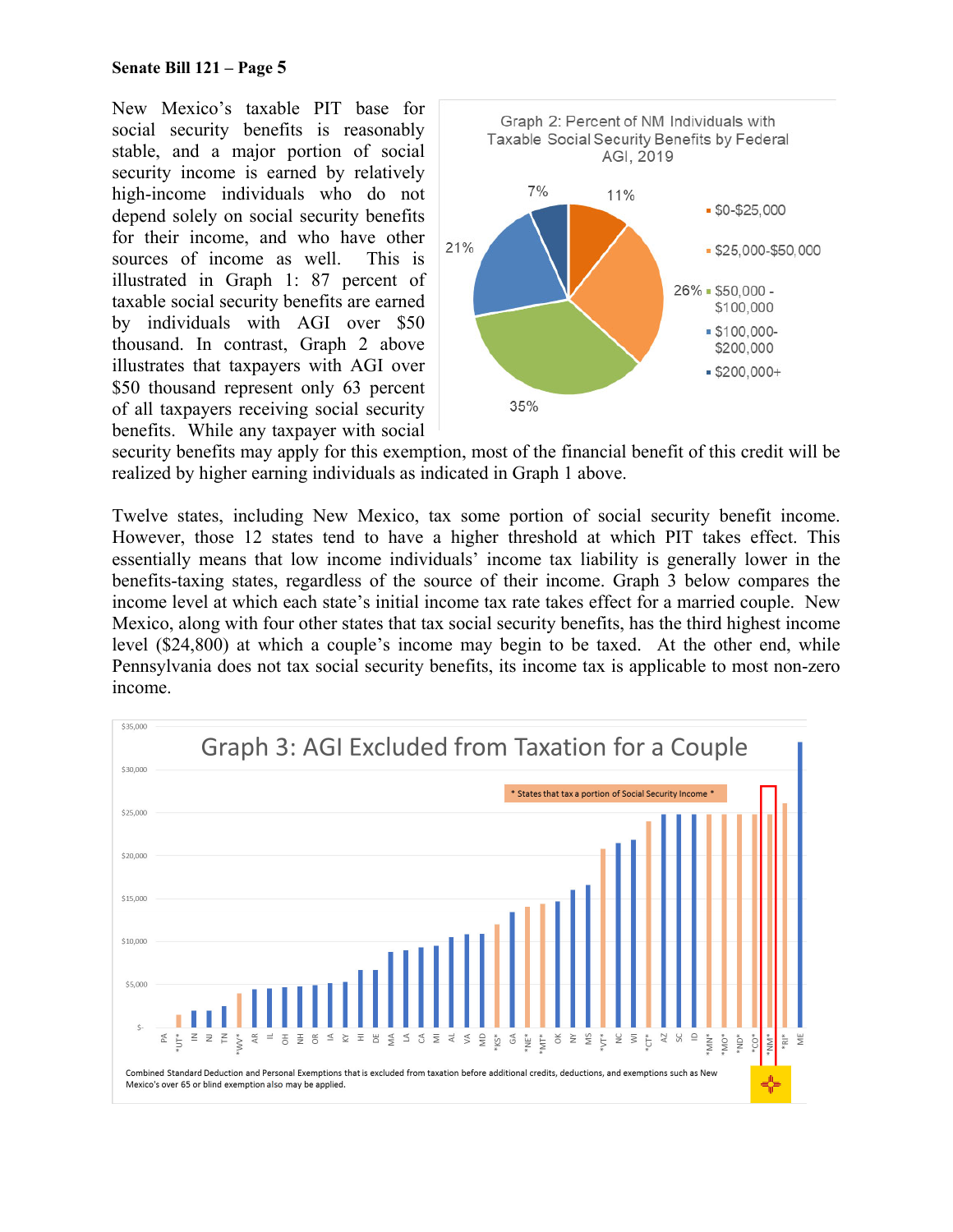<u>.</u>

New Mexico's current PIT exemption for persons 65 and older or blind is targeted at those with lower AGI. An individual claiming exemption under this proposal will no longer be eligible to claim the current exemption for persons 65 and older or blind. Low-income taxpayers tend to have lower taxable social security benefits included in their federal AGI due to federal tax statutes. At the state level, these same taxpayers are eligible for other credits and rebates such as the low-income comprehensive tax rebate (LICTR), leaving them with little or no tax liability under current law.

Excluding types of retirement income from the taxable base is seen as eroding horizontal equity in state income taxes. However, by excluding income based on age, taxpayers in similar economic circumstances are no longer treated equally, with older taxpayers receiving a benefit not available to younger taxpayers at the same level of income.

Taxing social security benefits raises issues of double taxation because employee payroll tax contributions to social security are not deductible from the employee's income when determining their tax liability in the year the contribution is made. So, employee contributions are taxed, and it is argued that taxing social security benefits when they are paid out will entail taxing the same contribution again. However, social security benefits are a result of not just employee contributions, but also employer contributions. Employer contributions are deductible for the employer in the year the contribution is made. So, employer contributions are not taxed.

Because employees pay half of the payroll tax, and their payroll tax contributions were already included in taxable income for earlier years, at most 50 percent of the benefits should be excluded from future taxation. Social security benefits withdrawals for most workers, however, exceed their lifetime contribution. Goss (1993) estimated that the payroll tax contributions of current and future workers would equal less than 15 percent of the present value of their lifetime benefits<sup>6</sup>. Therefore, if the ratio of lifetime contributions to benefits is less than 15 percent, then up to 85 percent of benefit income can be taxed without risk of double taxation.

Reducing or eliminating income tax on social security benefits is often viewed as a mechanism for attracting or retaining retirees in the state. A 2018 publication by New Mexico State University included the following discussion:<sup>7</sup>

"Because New Mexico is listed as one of the "10 Least Tax Friendly" states for retirees (Kiplinger, 2017), additional research should be conducted on the impacts of reducing or eliminating taxes on retirement. However, it should be noted that while tax friendliness is often listed as a top criteria on "best places to retire" lists, other research has shown that tax policy changes have done nothing to attract retirees (Conway and Rork, 2012)."

Other factors – such as weather, cost of living (particularly cost of housing), and the location of family members – also affect migration decisions for retirees. A 2001 study published in the National Tax Journal found that, "in addition to cost-of-living and climate considerations, the elderly are attracted to states that exempt food from sales taxes and spend less on welfare. Low

<sup>6</sup> Goss, Stephen C. 1993. "Current Approach and Basis for Considering a Change to 85-Percent Taxation of Monthly OASDI Benefits." Letter to Harry C. Ballantyne, Chief Actuary, Social Security Administration. 7 *Potential Fiscal Impacts of a New Mexico Retiree Attraction Campaign*, December 2018

https://aces.nmsu.edu/pubs/\_circulars/CR691.pdf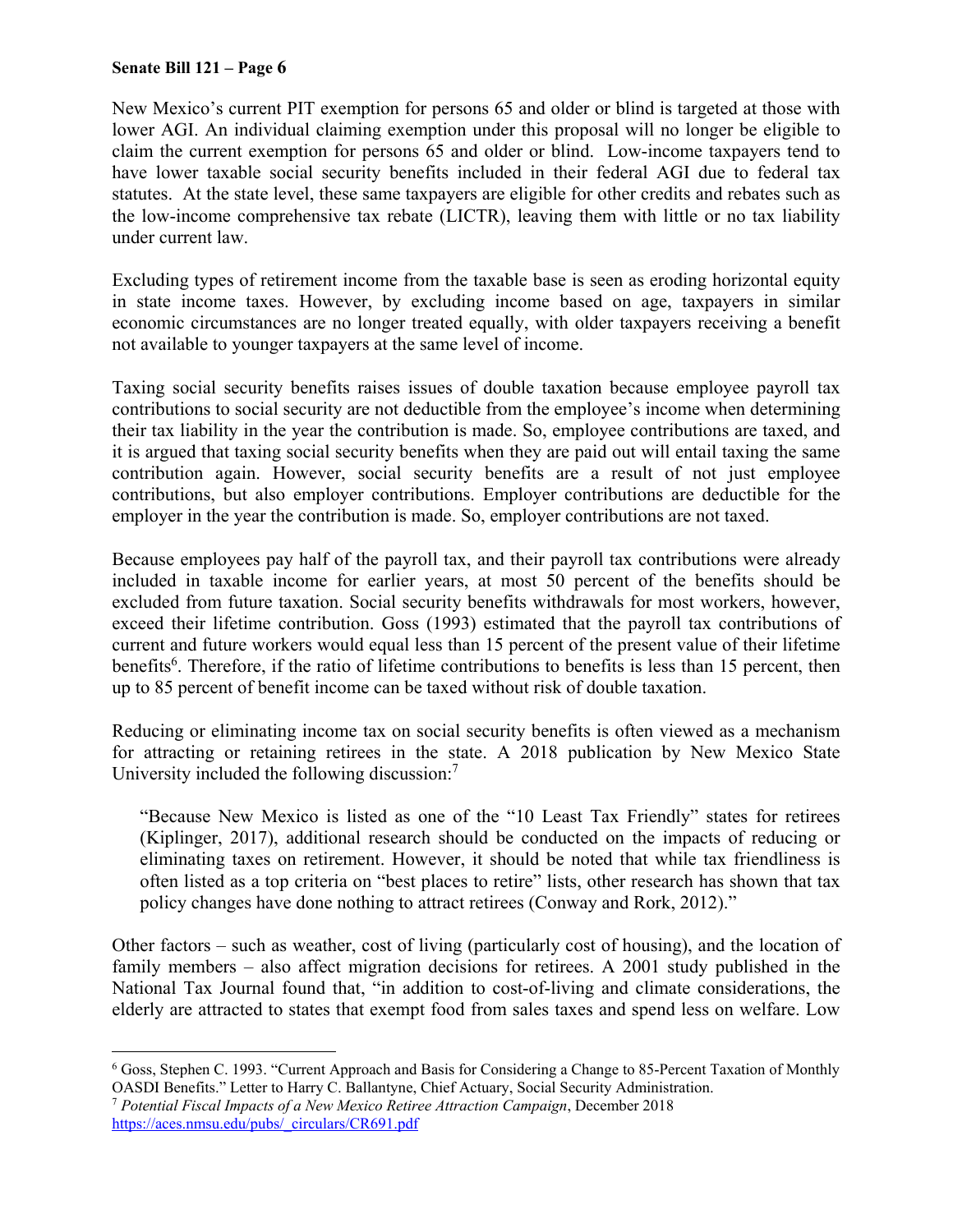personal income and death taxes also encourage migration, depending on how these states taxes are measured."<sup>8</sup>

ALTSD points out that New Mexico seniors are facing substantial financial obstacles and 13.5 percent of adults ages 65 years and older live below the poverty level, the second highest in the nation.<sup>9</sup> Rates of poverty varied from 5.5 percent in Los Alamos County to 24.1 percent in McKinley County. In addition, those seniors and adults with disabilities who live in assisted living facilities may be potentially impacted by this bill, as approximately 75 percent of assisted living residents pay for their stay with private funds.<sup>10</sup> According to the State of Senior Hunger in America 2019 Annual Report, 12.4 percent of New Mexicans 60 years and older experience food insecurity, the 2nd highest rate in the United States. The Aging & Disability Resource Center (ADRC) serves older adults, people with disabilities, and their caregivers, regardless of income. The social security tax exemption would benefit some of the population that the ADRC serves.

New Mexico is also projected to have amongst the highest population over the age of 65 by the year 2030. TRD notes that even seniors with higher incomes who receive the bulk of the benefits of the exemption are more likely to spend their money, leading to increased economic activity, increased gross receipts for those serving that population, and consequently higher tax revenues for both the state and local governments. Retirees are more likely to spend their money, and to have more discretionary income, as they are no longer saving for their retirement, and indeed are often required to begin taking social security benefits or distributions from retirement plans. Any additional discretionary income they receive as a result of tax cuts, except for the very highest income individuals, are more likely to be spent. Due in part to the change to destination sourcing rules, the impact of increased spending by seniors living in New Mexico will be felt in the communities where those seniors live.

TRD also notes that studies have shown that seniors contribute to their communities in multiple significant ways. Seniors often contribute more than other groups through volunteer work. Many seek additional sources of income, and therefore perform part-time work that would not be done by non-retired individuals who need the income that full-time work provides. Especially at times such as now, where businesses struggle to find workers to fill jobs, and when unemployment is historically low, having a skilled senior population benefits businesses and the overall economy. Senior also often provide family support, attending for instance to some child-care or home-care responsibilities that working adults cannot perform, or lack adequate time to perform. Again, this factor is especially relevant today, when more adults are forced to work from home, when schools are still teaching remotely, and when daycare options have become more limited. Many grandparents care for grandchildren, or at least share in childcare responsibilities. Communities can therefore benefit both economically and socially from having a large senior presence.

There are many other reasons why states may exempt some income for those over 65, such as lessening the economic burdens for individuals on fixed incomes and trying to attract retirees to the state. As Graphs 1 through 3 illustrate though, the consideration of exempting social security

 $\overline{a}$ 

<sup>8</sup> Houtenville, Andrew & Conway, Karen. (2001). *Elderly Migration and State Fiscal Policy: Evidence from the 1990 Census Migration Flows*. National Tax Journal. 54. 10.17310/ntj.2001.1.05. 9

U.S. Census Bureau's 2019 American Community Survey

<sup>10</sup> https://www.nmhca.org/faq-facts/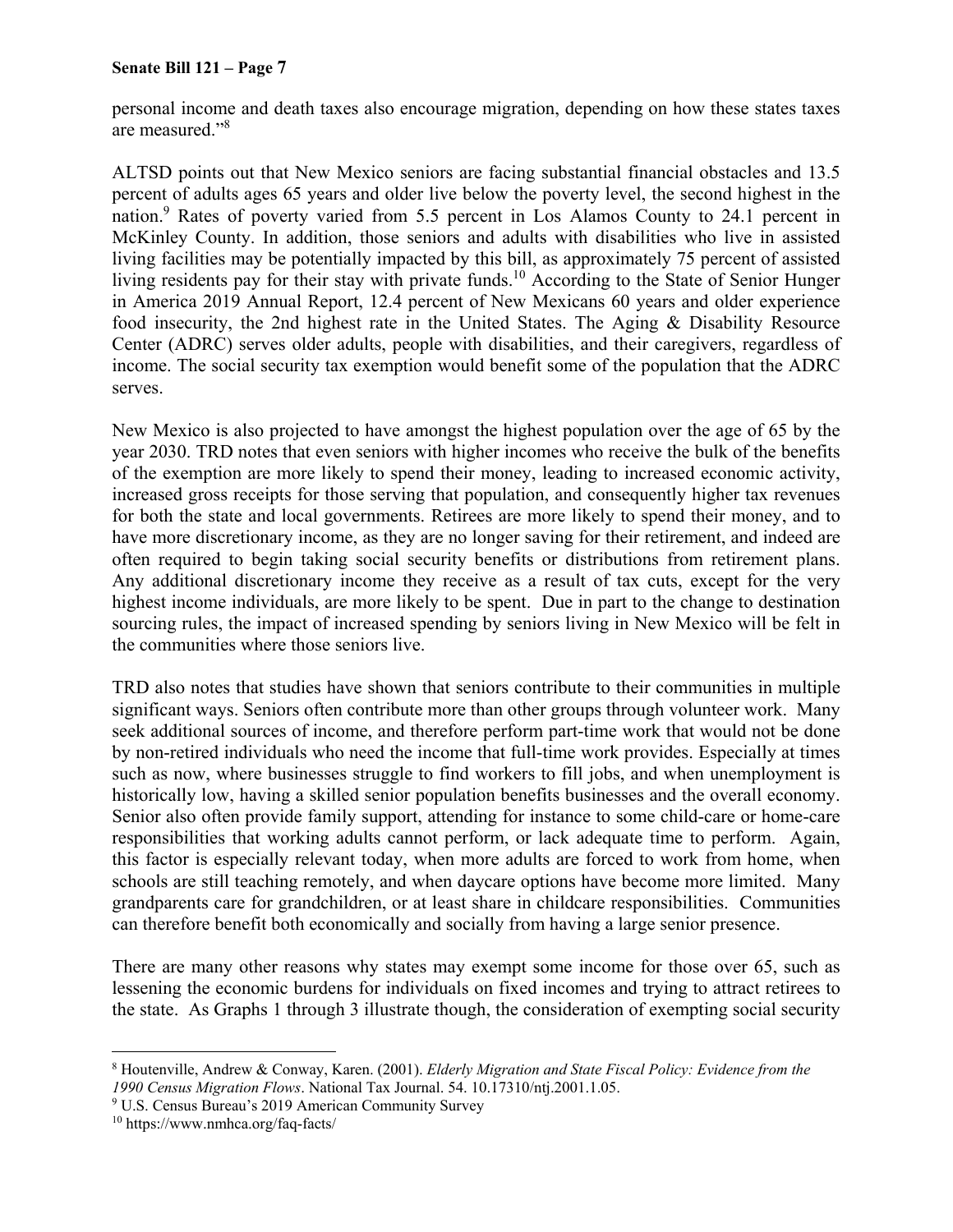and eroding horizontal equity must be placed in context of the federal and state tax structure, in its entirety.

As far as attracting more retirees to the state is concerned, exempting social security from income taxation may not necessarily help in achieving that goal. For example, Texas does not tax any income, social security or otherwise, at all. Yet, the state features as one of the least tax friendly states for retirees in the country because of its high property and sales taxes<sup>11</sup>. Notably, New Mexico's property taxes are among the lowest in the nation. It is, therefore, necessary to take a holistic look at New Mexico's tax code, and attempts should be made to make the tax structure more simple, broad based, and equitable, without being punitive to any segment of the population.

### **ALTERNATIVES**

If the intent of the bill is to provide support for lower income earners with social security benefits, a more targeted approach may be to expand the existing exemptions for persons aged 65 and older (Section 7-2-5.2 NMSA 1978) or for low- and middle-income taxpayers (Section 7-2- 5.8 NMSA 1978).

### **Does the bill meet the Legislative Finance Committee tax policy principles?**

- **1. Adequacy**: Revenue should be adequate to fund needed government services.
- **2. Efficiency**: Tax base should be as broad as possible and avoid excess reliance on one tax.
- **3. Equity**: Different taxpayers should be treated fairly.
- **4. Simplicity**: Collection should be simple and easily understood.
- **5. Accountability**: Preferences should be easy to monitor and evaluate.

#### **Does the bill meet the Legislative Finance Committee tax expenditure policy principles?**

- **1. Vetted**: The proposed new or expanded tax expenditure was vetted through interim legislative committees, such as LFC and the Revenue Stabilization and Tax Policy Committee, to review fiscal, legal, and general policy parameters.
- **2. Targeted**: The tax expenditure has a clearly stated purpose, long-term goals, and measurable annual targets designed to mark progress toward the goals.
- **3. Transparent**: The tax expenditure requires at least annual reporting by the recipients, the Taxation and Revenue Department, and other relevant agencies.
- **4. Accountable**: The required reporting allows for analysis by members of the public to determine progress toward annual targets and determination of effectiveness and efficiency. The tax expenditure is set to expire unless legislative action is taken to review the tax expenditure and extend the expiration date.
- **5. Effective**: The tax expenditure fulfills the stated purpose. If the tax expenditure is designed to alter behavior – for example, economic development incentives intended to increase economic growth – there are indicators the recipients would not have performed the desired actions "but for" the existence of the tax expenditure.
- **6. Efficient:** The tax expenditure is the most cost-effective way to achieve the desired results.

 $\overline{a}$ <sup>11</sup> https://www.kiplinger.com/kiplinger-tools/retirement/t055-s001-state-by-state-guide-to-taxes-onretirees/index.php?state\_id=44#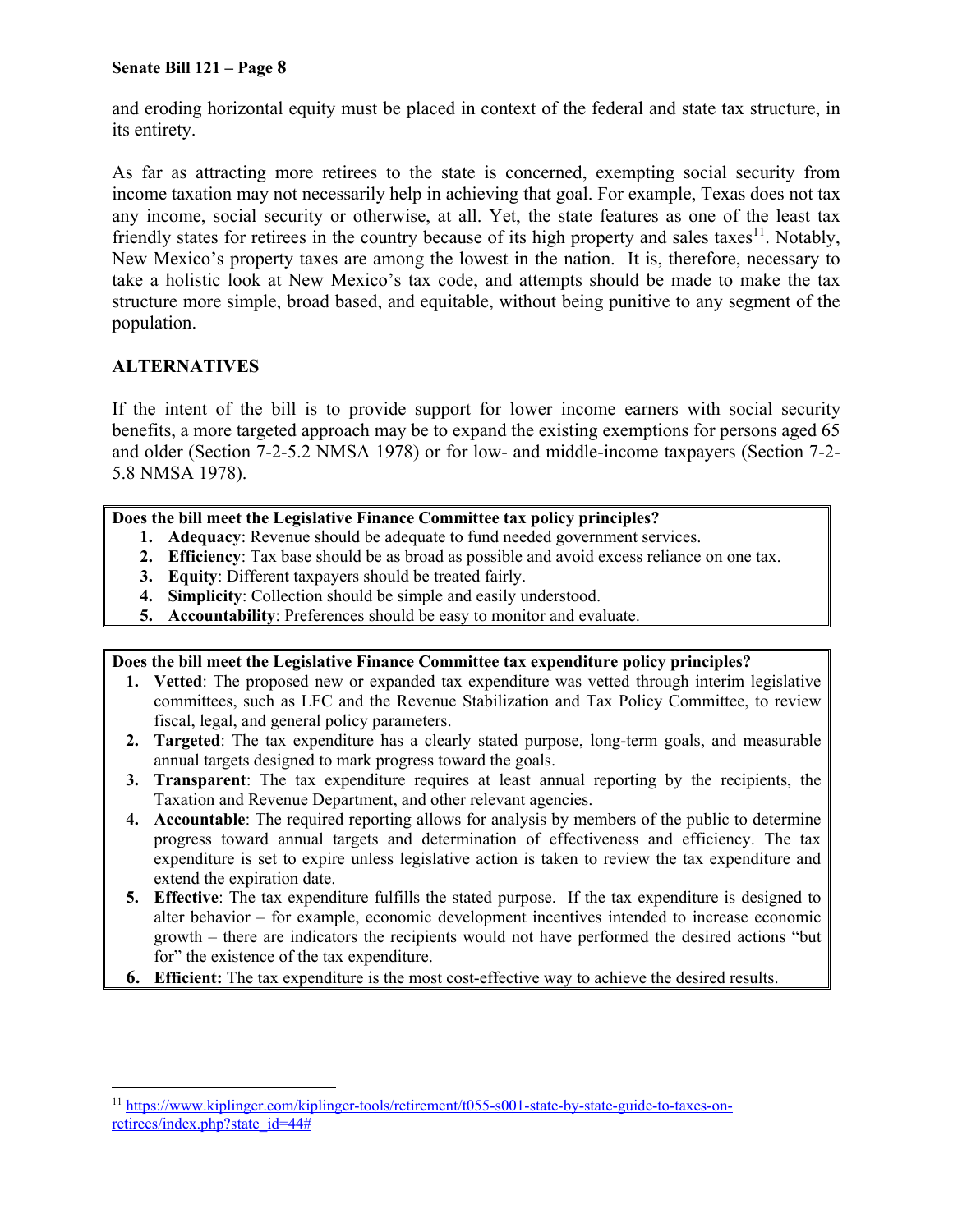| <b>LFC Tax Expenditure</b><br><b>Policy Principle</b>                              | Met?                                        | <b>Comments</b>                                                                                                                                                                                                                                                                                                                                                                                                                    |  |  |
|------------------------------------------------------------------------------------|---------------------------------------------|------------------------------------------------------------------------------------------------------------------------------------------------------------------------------------------------------------------------------------------------------------------------------------------------------------------------------------------------------------------------------------------------------------------------------------|--|--|
| <b>Vetted</b>                                                                      | $\ddot{\mathbf{?}}$                         | It is unknown if the issue has been discussed at an interim<br>committee recently. The issue was discussed in 2019 at the<br>Revenue Stabilization and Tax Policy Committee prior to the 2020<br>Legislative Session, but without endorsement.                                                                                                                                                                                     |  |  |
| <b>Targeted</b><br>Clearly stated purpose<br>Long-term goals<br>Measurable targets | $\mathbf x$<br>$\overline{\mathbf{x}}$<br>× | No purpose, targets, or goals established.                                                                                                                                                                                                                                                                                                                                                                                         |  |  |
| Transparent                                                                        | $\boldsymbol{?}$                            | TRD will likely publish a cost estimate in its annual Tax<br>Expenditure Report; however, no specific reporting on this<br>exemption to interim committees is required.                                                                                                                                                                                                                                                            |  |  |
| <b>Accountable</b><br>Public analysis<br><b>Expiration</b> date                    | ×<br>×                                      | The bill contains no provisions for reporting.<br>The bill does not include an expiration date.                                                                                                                                                                                                                                                                                                                                    |  |  |
| <b>Effective</b><br>Fulfills stated purpose<br>Passes "but for" test               | $\boldsymbol{?}$<br>$\overline{\mathbf{?}}$ | Without a purpose statement or required reporting, it is not<br>possible to determine if the exemption fulfills intended outcomes.                                                                                                                                                                                                                                                                                                 |  |  |
| <b>Efficient</b>                                                                   | $\mathbf x$                                 | Without a purpose statement or required reporting, it is not<br>possible to determine if the exemption is the most efficient means<br>of achieving desired outcomes. However, current data and recent<br>studies indicate this exemption would be inefficient in providing<br>tax relief to low-income households receiving social security<br>benefits and may not be a meaningful recruitment tool for retirees<br>to the state. |  |  |
| Key:<br>$\checkmark$ Met<br><b>*</b> Not Met<br>? Unclear                          |                                             |                                                                                                                                                                                                                                                                                                                                                                                                                                    |  |  |

Attachment

1. State Taxation of Social Security Benefits

JF/acv